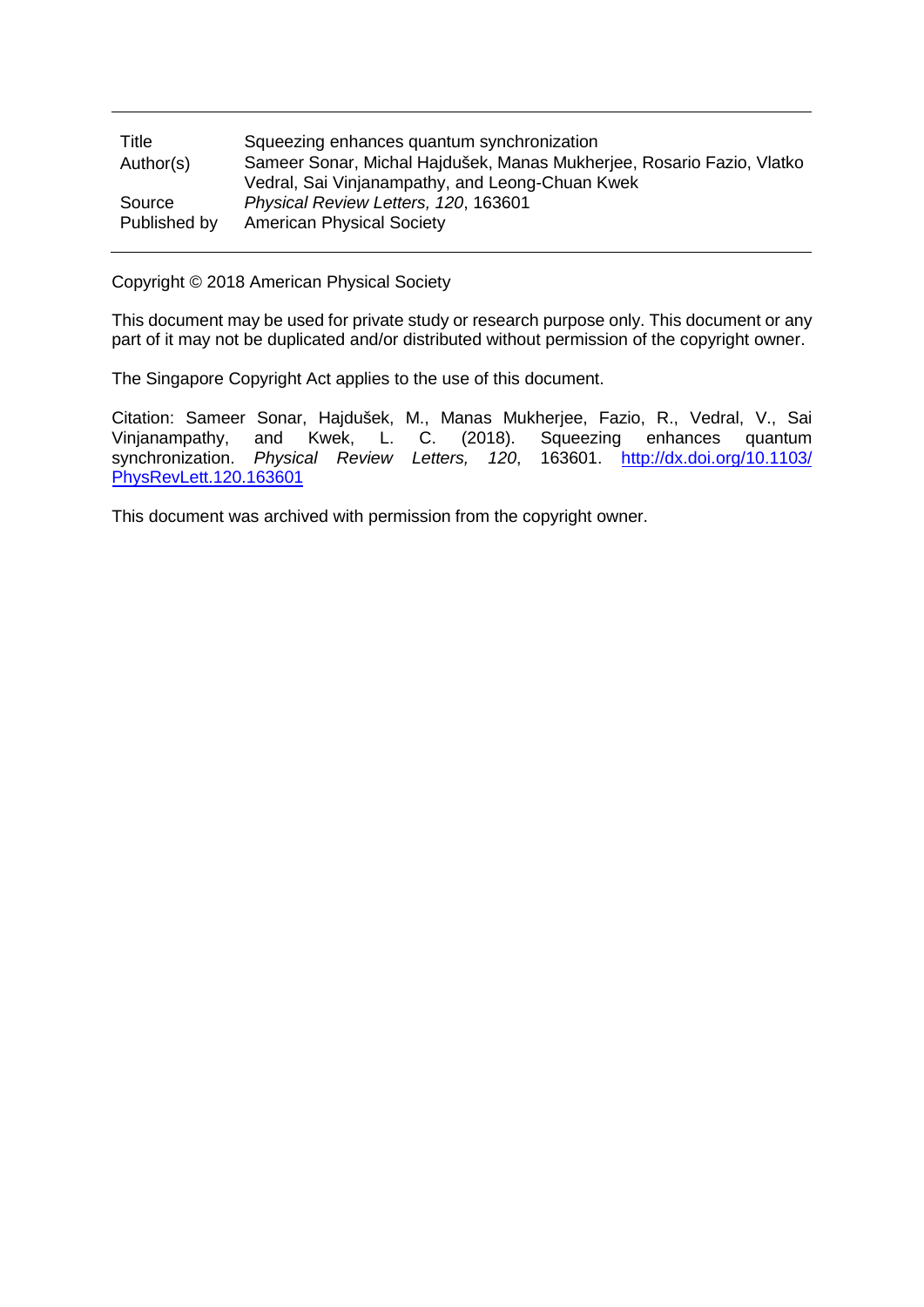## Squeezing Enhances Quantum Synchronization

Sameer Sonar,<sup>1</sup> Michal Hajdušek,<sup>2[,\\*](#page-4-0)</sup> Manas Mukherjee,<sup>2,3,4</sup> Rosario Fazio,<sup>5,6,2</sup> Vlatko Vedral,<sup>7,2</sup>

Sai Vinjanampathy, $1,2,†}$  $1,2,†}$  $1,2,†}$  and Leong-Chuan Kwek<sup>2,4,8,9</sup>

<span id="page-1-1"></span><span id="page-1-0"></span><sup>1</sup>Department of Physics, Indian Institute of Technology-Bombay, Powai, Mumbai 400076, India<sup>2</sup>Centre for Quantum Technologies, National University of Singgnore, 3 Science Drive 2, 117543 Singgnore

<sup>2</sup>Centre for Quantum Technologies, National University of Singapore, 3 Science Drive 2, 117543 Singapore, Singapore

 $3$ Department of Physics, National University Singapore, Singapore 117551, Singapore

<sup>4</sup>MajuLab, CNRS-UNS-NUS-NTU International Joint Research Unit, Singapore UMI 3654, Singapore<br><sup>5</sup>ICTP, Strada Costiera 11, 34151 Trieste, Italy

 ${}^{5}ICTP$ , Strada Costiera 11, 34151 Trieste, Italy 6NEST, Squala Normala Superiors and Institute Naposcional CND

<sup>o</sup>NEST, Scuola Normale Superiore and Instituto Nanoscienze-CNR, I-56126 Pisa, Italy 7<br><sup>7</sup> Department of Physics, University of Oxford, Parks Road, Oxford OXL 3PU, United King

<sup>7</sup>Department of Physics, University of Oxford, Parks Road, Oxford OX1 3PU, United Kingdom

<sup>8</sup>Institute of Advanced Studies, Nanyang Technological University, Singapore 639673, Singapore<br><sup>9</sup>National Institute of Education, Nanyang Technological University, Singapore 637616, Singapore  $^{9}$ National Institute of Education, Nanyang Technological University, Singapore 637616, Singapore

(Received 29 January 2018; published 17 April 2018)

It is desirable to observe synchronization of quantum systems in the quantum regime, defined by the low number of excitations and a highly nonclassical steady state of the self-sustained oscillator. Several existing proposals of observing synchronization in the quantum regime suffer from the fact that the noise statistics overwhelm synchronization in this regime. Here, we resolve this issue by driving a self-sustained oscillator with a squeezing Hamiltonian instead of a harmonic drive and analyze this system in the classical and quantum regime. We demonstrate that strong entrainment is possible for small values of squeezing, and in this regime, the states are nonclassical. Furthermore, we show that the quality of synchronization measured by the FWHM of the power spectrum is enhanced with squeezing.

DOI: [10.1103/PhysRevLett.120.163601](https://doi.org/10.1103/PhysRevLett.120.163601)

Introduction.—Synchronization is a ubiquitous phenomenon observed in a plethora of vastly different scenarios and has been extensively studied in both naturally occurring as well as engineered systems [1–[4\]](#page-4-2). At its core, it can be viewed as an adjustment of rhythms of selfsustaining or chaotic systems due to either an external drive or a mutual coupling between the systems [\[5,6\]](#page-5-0). Recent years have seen a growing interest in synchronization phenomena in the quantum regime [\[7,8\].](#page-5-1) Phase-locking has been studied in driven quantum self-sustained oscillators [9–[13\]](#page-5-2), while several interacting oscillators were shown to adjust their phase relationship in a manner analogous to classical systems [14–[21\].](#page-5-3)

In order to access the quantum regime in these proposed implementations, strong nonlinear damping rates are desired in order to obtain steady states with low average populations. In the experiments carried out in nanomechanical resonators [\[22](#page-5-4)–24] and micromechanical [\[25,26\]](#page-5-5) and optomechanical [\[27\]](#page-5-6) oscillators, a common drawback was that the system under investigation was highly excited. This in turn limited our ability to witness any genuinely quantum effects. New implementations of self-sustained oscillators operating deeply in the quantum regime were proposed recently [\[28,29\]](#page-5-7).

In this new regime, quantum fluctuations play a much more prominent role and in fact hinder the systems ability to synchronize to an external drive by introducing a new source of phase diffusion into the system [\[11\].](#page-5-8) At first glance, this seems to disqualify systems operating near the ground state from being suitable candidates for the study of synchronization. We show that this is not necessarily the case and that the complications associated with added noise originating from quantum fluctuations can be overcome with another quintessential quantum effect, namely, squeezing.

In this Letter, we show that squeezing can produce (a) stronger synchronization, (b) a narrower observed steady-state power spectrum, defined by  $S(\omega) =$  $\int_{-\infty}^{\infty} d\tau e^{i\omega\tau} \langle \hat{b}^{\dagger}(\tau)\hat{b}(0)\rangle_{ss}$ , and (c) steady states that are genuinely nonclassical. By analyzing squeezing as an effective two-photon drive, we show that the mean of the observed power spectrum is closer to the target frequency, and the FWHM of the power spectrum is smaller in comparison to the external drive considered in the literature. By replacing the external drive with a squeezing Hamiltonian, we overcome the deleterious effects of noise and open up the potential of observing quantum synchronization in the deep quantum regime.

We begin with a brief overview of a classical and quantum van der Pol oscillator driven by an external harmonic drive and its synchronization properties. We then introduce our model and analyze the classical bifurcation in the generic case when both the external harmonic drive and squeezing are present. We compare the classical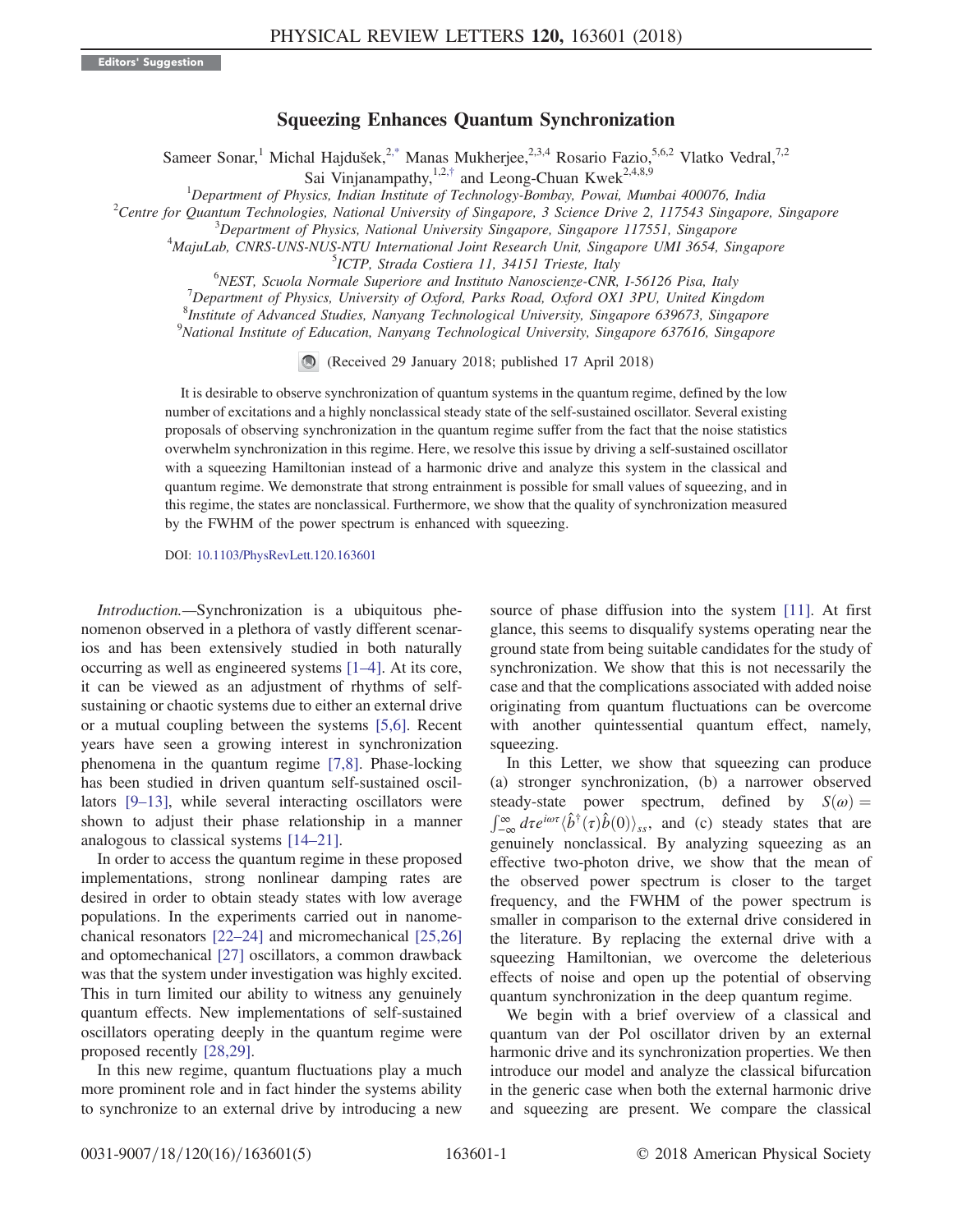phase-space behavior with the steady-state Wigner function in the quantum regime. After this, we focus on the cases when either the harmonic drive or the squeezing is present but not both at the same time in order to better contrast their properties in the quantum regime and demonstrate that squeezing is more effective at entraining the van der Pol oscillator. Finally, we discuss two implementations of our model, one using trapped ions and the other using optomechanics, highlighting potential applications of our results to emerging quantum technologies.

<span id="page-2-1"></span>Van der Pol oscillator.—The van der Pol (vdP) oscillator [\[30\]](#page-5-9) driven by an external harmonic drive is given by

$$
\ddot{x} - \mu(1 - x^2)\dot{x} + \omega_0^2 x = F\cos(\omega_d t). \tag{1}
$$

Here,  $\omega_0$  is the natural frequency of the vdP,  $\omega_d$  is the frequency of the drive with strength  $F$ , and nonlinearity  $\mu$ . As expected, if the detuning  $\Delta = \omega_0 - \omega_d$  is too large for a given driving strength  $F$ , the oscillator does not synchronize to the drive. In phase space, this can be seen as a limit cycle enclosing the origin suggesting that the oscillator does not develop a preferred phase. The situation changes for small enough  $\Delta$ , when a stable fixed point emerges in the phase plane meaning that the phase difference attains a fixed value and the oscillator becomes phase-locked to the drive and oscillates at the frequency  $\omega_d$  [\[31\]](#page-5-10).

<span id="page-2-0"></span>Quantum equivalent of the driven vdP is given by the following master equation in the frame rotating with the external drive [\[11,12\],](#page-5-8)

$$
\dot{\rho} = -i[\Delta \hat{b}^{\dagger} \hat{b} + iF(\hat{b} - \hat{b}^{\dagger}), \rho] + \gamma_1 \mathcal{D}[\hat{b}^{\dagger}] \rho + \gamma_2 \mathcal{D}[\hat{b}^2] \rho.
$$
\n(2)

Here,  $\mathcal{D}[\hat{O}]\rho = \hat{O}\rho\hat{O}^{\dagger} - {\hat{O}^{\dagger}\hat{O}, \rho}/2$  represents Lindblad evolution, and  $\gamma$ , and  $\gamma$  are rates for linear numping and evolution, and  $\gamma_1$  and  $\gamma_2$  are rates for linear pumping and nonlinear damping, respectively. In the limit of the system being highly populated  $(\gamma_1 \gg \gamma_2)$ , Eq. [\(2\)](#page-2-0) reproduces [\[32\]](#page-5-11) the equation of motion derived from Eq. [\(1\)](#page-2-1) in the weak nonlinearity limit  $(\mu \ll 1)$ . Recently, a microscopic derivation of this evolution was presented in [\[33\]](#page-5-12).

The system described by Eq. [\(2\)](#page-2-0) is different from the classical case of Eq. [\(1\)](#page-2-1) owing to the uncertainty principle. This is reflected in the behavior of phase-space quasiprobability distributions like the Wigner function, which is centered about the classical fixed points. In [\[11\],](#page-5-8) the authors demonstrated that in the deep quantum regime given by  $\gamma_1 \ll \gamma_2$  the power spectrum widens considerably about the classical value. This means that though there is synchronization in this deep quantum regime, given by a low number of photons, the quality of synchronization worsens.

Squeezed vdP.—The squeezing Hamiltonian for a degenerate parametric down conversion process is given by  $H_{sq} = i\chi^{(2)}(\hat{b}^2\hat{c}^\dagger - \hat{b}^{\dagger 2}\hat{c})$  [\[34\]](#page-5-13), where  $\hat{c}$  is the pump mode,  $\hat{b}$  is the signal mode, and  $\chi^{(2)}$  is the second-order nonlinear susceptibility. We make the standard parametric approximation whereby we assume that the pump mode depletion is negligible and approximate  $\hat{c}$  by  $\lambda \exp[-i(\omega_p t - \theta)]$ .<br>When  $\omega_0 = 2\omega$ , the total Hamiltonian in the frame When  $\omega_p = 2\omega_d$ , the total Hamiltonian in the frame rotating at frequency  $\omega_d$  is

<span id="page-2-4"></span>
$$
\hat{H}_{\text{tot}} = \Delta \hat{b}^{\dagger} \hat{b} + iF(\hat{b} - \hat{b}^{\dagger}) + i\eta (\hat{b}^2 e^{-i\theta} - \hat{b}^{\dagger 2} e^{i\theta}), \quad (3)
$$

<span id="page-2-2"></span>where  $\eta = \chi^{(2)} \lambda$  is the squeezing parameter. Including the standard terms for linear pumping and poplinear damping standard terms for linear pumping and nonlinear damping, the full master equation is given by

$$
\dot{\rho} = -i[\hat{H}_{\text{tot}}, \rho] + \gamma_1 \mathcal{D}[\hat{b}^\dagger] \rho + \gamma_2 \mathcal{D}[\hat{b}^2] \rho. \tag{4}
$$

Equation [\(4\)](#page-2-2) has two contrasting regimes. When  $\eta = 0$ and  $F \neq 0$ , Eq. [\(4\)](#page-2-2) reduces to a *harmonically driven* vdP usually considered in the literature [\[11,12,35\]](#page-5-8). When  $\eta \neq 0$ and  $F = 0$ , we obtain a previously unexplored regime which we refer to as a *squeezing-driven* vdP. We note that squeezing in the context of synchronization has been investigated in [\[36\]](#page-5-14) and [\[19,37\].](#page-5-15) In [\[36\],](#page-5-14) the authors considered a linearization of the harmonically driven vdP and showed that the nonlinear model of Eq. [\(2\)](#page-2-0) can be approximated by an effective squeezing Hamiltonian. This is a very different scenario to ours as we are interested in the effects of squeezing in the regime where linearization is not applicable. In [\[19,37\]](#page-5-15), the authors considered the effect of squeezed initial states on transient dissipative dynamics of networks of harmonic oscillators.

To gain intuition of the fixed points of the dynamics given by Eq. [\(4\),](#page-2-2) we begin by deriving the classical equations of motion. When the oscillator is highly excited  $(\gamma_1 \gg \gamma_2)$ , we can replace operator  $\hat{b}$  with its average  $\langle \hat{b} \rangle$  ≔  $Re^{i\phi}$  leading to the following coupled system of equations,

<span id="page-2-3"></span>
$$
\dot{R} = \frac{\gamma_1}{2}R - \gamma_2 R^3 - F\cos\phi - 2\eta R\cos(2\phi - \theta), \quad (5)
$$

$$
\dot{\phi} = -\Delta + \frac{F}{R}\sin\phi + 2\eta\sin(2\phi - \theta). \tag{6}
$$

In the simple case of driving on resonance ( $\Delta = 0$ ) and squeezing along the position quadrature ( $\theta = 0$ ), Eq. [\(6\)](#page-2-3) displays a pitchfork bifurcation [\[5\]](#page-5-0). This can be seen by looking at the dynamical equation for phase  $\phi$  obtained from Eq. [\(6\)](#page-2-3) and setting the time derivative to zero,  $0 = \sin \phi_{ss} (F/R_{ss} + 4\eta \cos \phi_{ss})$ . For small squeezing parameter  $\eta$ , only a single stable fixed point exists at  $\phi = \pi$ . As  $\eta$  increases,  $\phi = \pi$  becomes unstable, and two new stable fixed points, symmetric about  $\phi = \pi$ , emerge. This symmetry is broken for finite detuning. Now a single fixed point exists for larger values of  $\eta$  compared to the resonant case, and when bifurcation finally occurs, the two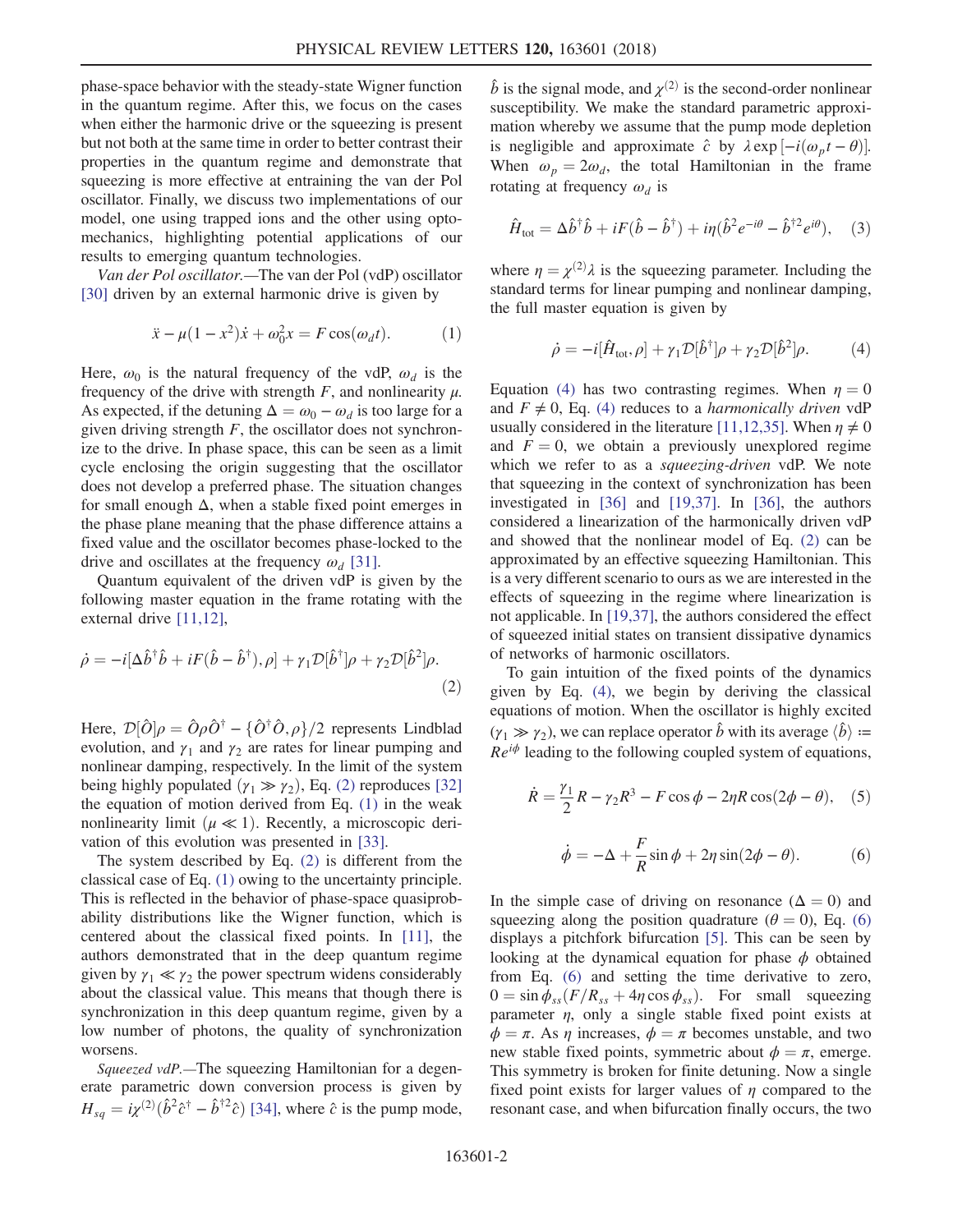<span id="page-3-0"></span>

FIG. 1. Classical phase plane diagram. (a)  $\eta/\gamma_1 = 0$ , (b)  $\eta/\gamma_1 = 1$ , and (c)  $\eta/\gamma_1 = 1.5$ ; the blue and orange curves show  $R$ - and  $\phi$ -nullclines, respectively. For a small squeezing parameter, only a single fixed point exists (solid black circle), while for large enough  $\eta/\gamma_1$ , two new fixed points are created, one unstable (empty white circle) and one stable as displayed in (c) and discussed in the main text. The other parameters are  $F/\gamma_1 = 1$ ,  $\Delta/\gamma_1 = 1$ ,  $\theta = \pi/4$ , and  $\gamma_2/\gamma_1 = 3$ .

stable solutions are no longer symmetric about  $\phi = \pi$ . This is summarized in Fig. [1](#page-3-0).

This behavior is observed also in the regime when the average population of the oscillator is close to the ground state. The steady-state solution  $\rho_{ss}$  of Eq. [\(4\)](#page-2-2) is obtained numerically [\[38,39\]](#page-5-16) for different values of  $η$ ,  $F$ , and  $Δ$ , and the steady-state Wigner functions are plotted in Fig. [2.](#page-3-1) The bifurcation behavior observed from the classical solutions can be identified as splitting of the Wigner function into two symmetric parts when driven on resonance. For finite detuning  $\Delta$ , this symmetry is broken as can be seen by the lowering of one of the Wigner function peaks. This is consistent with the observation of bifurcation of the phase distribution associated with a squeezed vacuum [\[40\]](#page-5-17).

<span id="page-3-1"></span>

FIG. 2. Bifurcation of the Wigner function. For column (a)–(g)  $\eta/\gamma_1 = 0$ , for column (b)–(h)  $\eta/\gamma_1 = 1$ , and for column (c)–(i)  $\eta/\gamma_1 = 3$ . Row (a)–(c): Undriven vdP when  $F/\gamma_1 = 0$ ,  $\Delta/\gamma_1 = 0$ . Squeezing acts to split the Wigner function into two localized lobes symmetric around  $\text{Im}(\alpha) = 0$ . Row (d)–(f):  $F/\gamma_1 = 1, \Delta/\gamma_1 = 0$ . Similar to the undriven case, the oscillator displays symmetric bifurcation with increasing  $\eta$ . The difference is that the oscillator develops a definite preferred phase when  $\eta/\gamma_1 = 0$ . Row (g)–(i):  $F/\gamma_1 = 1$ ,  $\Delta/\gamma_1 = 1$ . Detuning breaks the symmetry of the above two cases as one of the lobes of the Wigner function nearly completely vanishes. All plots are in the regime of a few excitations  $\gamma_2/\gamma_1 = 3$ , and squeezing is along the position quadrature  $\theta = 0$ .

Synchronization without external drive.—Squeezing may be viewed as a two-photon drive suggesting that the harmonic drive in Eq. [\(4\)](#page-2-2) is not necessary in the presence of nonzero squeezing. To investigate this, we note that Eq. [\(6\)](#page-2-3) has a stable steady-state solution even in the absence of the harmonic drive, meaning the oscillator becomes phaselocked and entrained to frequency  $\omega_d$ . The stable solution,

$$
\phi_{ss} = \frac{1}{2}(\pi + \theta) - \frac{1}{2}\sin^{-1}\left(\frac{\Delta}{2\eta}\right),\tag{7}
$$

exists provided  $\eta \geq |\Delta|/2$ . The phase of the pump mode  $\theta$ rotates the solution  $\phi_{ss}$  in phase space and can be set to zero for convenience. In contrast with the case of a finite harmonic drive, when the synchronization requirement is  $F \geq |\Delta| R_0$  with  $R_0 = \sqrt{\gamma_1/2\gamma_2}$ , the Arnold tongue remark-<br>ably does not depend on the damning parameters  $\chi_1$  and  $\chi_2$ ably does not depend on the damping parameters  $\gamma_1$  and  $\gamma_2$ . This suggests that both in the classical and quantum regime, the Arnold tongue is less susceptible to the adverse effects of noise, making strong entrainment a possibility in the quantum regime.

Now, we focus on the differences in frequency entrainment of a harmonically and squeezing-driven vdP in the deep quantum regime. To study frequency entrainment of the oscillator, we employ the observed frequency  $\omega_{obs}$ defined as the frequency for which the power spectrum  $S(\omega)$  attains its maximum. When the oscillator is only weakly entrained,  $\omega_{obs}$  remains close to the initial detuning Δ. For strong entrainment,  $ω<sub>obs</sub>$  shifts towards  $ω = 0$  as the system now oscillates at a frequency close to the external drive.

In Figs. [3\(a\)](#page-4-3) and [3\(b\),](#page-4-3) we compare the observed frequency  $\omega_{obs}$  for a squeezing- and harmonically driven vdP, respectively. We observe that squeezing produces stronger entrainment, which can be explained by the fact that the Arnold tongue is independent of the damping rates. In the case of a harmonic drive, we observe virtually no frequency entrainment even for very small values of detuning  $\Delta$  as already noted in [\[11\].](#page-5-8) This is because the harmonic drive is too weak to overcome the noise inherently present in the vdP and counteracting the drive's efforts to entrain it. The behavior of the power spectrum  $S(\omega)$  is displayed in Figs. [3\(c\)](#page-4-3) and [3\(d\)](#page-4-3). Stronger squeezing  $\eta$ produces a sharper distribution of frequencies leading to "cleaner" frequency entrainment as quantified by the spectrum's vanishing full width at half maximum  $\sigma$ , plotted in Fig. [3\(e\).](#page-4-3) This is in contrast to the harmonic drive, which has the opposite effect. Here, a stronger driving  $F$  produces frequency distributions with increasing  $\sigma$ , as shown in Fig.  $3(g)$ . Finally, we note that both types of driving are capable of producing nonclassical steady states of the oscillator mode as witnessed by the Mandel  $Q_M$  parameter, defined in the steady state as  $Q_M = [(\Delta \hat{n})^2_{ss} - \bar{n}]/\bar{n}$  [\[41\]](#page-5-18),<br>where  $\hat{n} = \hat{h}^{\dagger} \hat{h}$  and  $\bar{n} = \langle \hat{n} \rangle$ . Negativity of  $Q$  is a where  $\hat{n} = \hat{b}^{\dagger} \hat{b}$  and  $\bar{n} = \langle \hat{n} \rangle_{ss}$ . Negativity of  $Q_M$  is a sufficient condition for the field to have sub-Poissonian sufficient condition for the field to have sub-Poissonian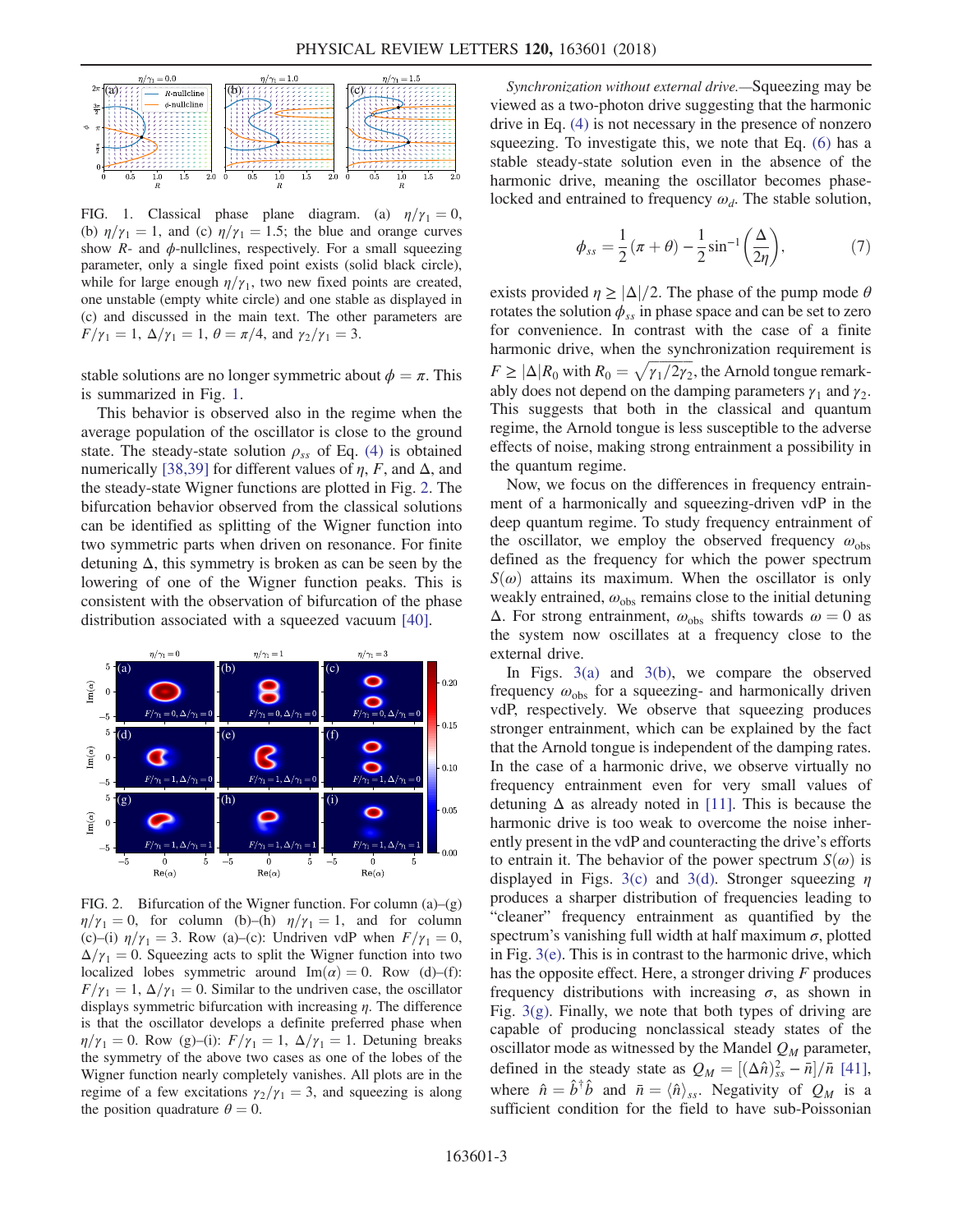<span id="page-4-3"></span>

FIG. 3. Entrainment of squeezing- and harmonically driven vdP. Ratio of dissipative processes for all subplots is  $\gamma_2/\gamma_1 = 3$ . (a) Four slices of the Arnold tongue at various squeezing parameters  $\eta$  show that squeezing produces stronger entrainment when compared with a harmonic drive, shown in (b). (c),(d) Power spectrum  $S(\omega)$  when  $\Delta/\gamma_1 = 0.3$ . Stronger squeezing produces narrower frequency distribution, while the harmonic drive has the opposite effect and causes broadening. This is highlighted by the solid black lines representing FWHM  $\sigma$  of  $S(\omega)$  in (e) and (g). The shaded regions of (e) and (f) mark where  $Q_M$  (dashed orange line) is negative. (f) Harmonic drive, on the other hand, produces a steady state of vdP for which  $Q_M$  is negative for all considered values of F.

photon number statistics, while for  $Q_M > 0$  no conclusion about nonclassicality can be drawn.

Experimental realizations.—We outline two experimental implementations using trapped ions and an optomechanical setup. Two implementations using ion traps have been proposed in [\[12,28\].](#page-5-19) We follow the approach of [\[28\]](#page-5-7) where the oscillator mode  $\hat{b}$  represents a linearly damped motional degree of freedom of the trapped ion. This linear damping is implemented using standard laser cooling techniques [\[42\]](#page-5-20). The internal degree of freedom of the ion is driven by a standing-wave laser field with Rabi frequency resonant with the first blue sideband transition. In the Lamb-Dicke regime and when the trapping potentials are tight, this implements an undriven vdP as witnessed by the characteristic ring-shaped steady-state Wigner function pictured in [\[28\]](#page-5-7) and in Fig. [2\(a\)](#page-3-1). Squeezing can be implemented by an array of techniques such as a combination of standing- and travelling-laser fields [\[43\]](#page-5-21), by adiabatically dropping the trap's spring constant [\[44\]](#page-5-22), or by irradiating the ion by two Raman beams separated in frequency by  $2\omega_d$  [\[45\].](#page-5-23)

The van der Pol oscillator can also be implemented in a system containing second-order nonlinearity such as the "membrane-in-the-middle" system [\[46\].](#page-5-24) We consider a high quality factor membrane where the mechanical dissipation is small. The linear pumping Lindbladian is equivalent to applying a blue-detuned laser by one mechanical frequency, whereas the nonlinear damping can be created by applying a laser red-detuned by two mechanical frequencies. The driving force in Eq. [\(3\)](#page-2-4) can be applied using an electric field gradient created near the membrane. The squeezing can also be generated electrically by modulating the spring constant at twice the mechanical frequency [\[47\]](#page-5-25).

Discussion.—In this Letter, we considered the important problem of noise in the quantum regime of the vdP oscillator. We demonstrated the control of the dynamics by introducing a squeezing Hamiltonian that counteracts the adverse effects of the noise while maintaining the interesting features of synchronization. This follows important work showing that including quantum effects can either have favorable [\[35\]](#page-5-26) or deleterious effects [\[48\]](#page-5-27) on the quality of synchronization. Our analysis shows that the coherent drive can be replaced by a squeezing drive producing stronger entrainment and a better quality of synchronization as measured by the FWHM of the power spectra. Finally, following the original proposals by [\[11,28\]](#page-5-8), we also propose an ion trap and optomechanical implementations of the squeezing-driven vdP.

Generalizing this idea, consider a network of  $N$  selfsustaining oscillators which are weakly coupled and in the synchronization regime. Once synchronized, there exists a critical maximum number of oscillators that can be unsynchronized such that after transient behavior they may resynchronize with the network [\[49\]](#page-5-28). Owing to stronger frequency entrainment in the quantum regime, the existence of a small number of squeezing-driven oscillators in the network could help stabilize the whole network against such disruptions better than the harmonically driven analogue. Such squeezing-driven vdPs could herald quantum technologies inspired by synchronization in the quantum regime.

Centre for Quantum Technologies is a Research Centre of Excellence funded by the Ministry of Education and the National Research Foundation of Singapore. This research is supported by the National Research Foundation, Prime Minister's Office, Singapore, under its Competitive Research Programme (CRP Award No. NRF-CRP14- 2014-02). S. V. acknowledges support from IITB-IRCC Grant No. 16IRCCSG019. M. H. acknowledges insightful discussions with Andy Chia.

<span id="page-4-1"></span><span id="page-4-0"></span>[\\*](#page-1-0) cqtmich@nus.edu.sg [†](#page-1-1) sai@phy.iitb.ac.in

- <span id="page-4-2"></span>[1] A. Pikovsky, M. Rosenblum, and J. Kurths, Synchronization: A Universal Concept in Nonlinear Sciences, Vol. 12 (Cambridge University Press, Cambridge, England, 2003).
- [2] A. Balanov, N. Janson, D. Postnov, and O. Sosnovtseva, Synchronization: From Simple to Complex (Springer Science & Business Media, New York, 2008).
- [3] S. Strogatz, Sync: The Emerging Science of Spontaneous Order (Penguin, Toronto, 2004).
- [4] Y. Kuramoto, Chemical Oscillations, Waves, and Turbulence, Vol. 19 (Springer Science & Business Media, New York, 2012).